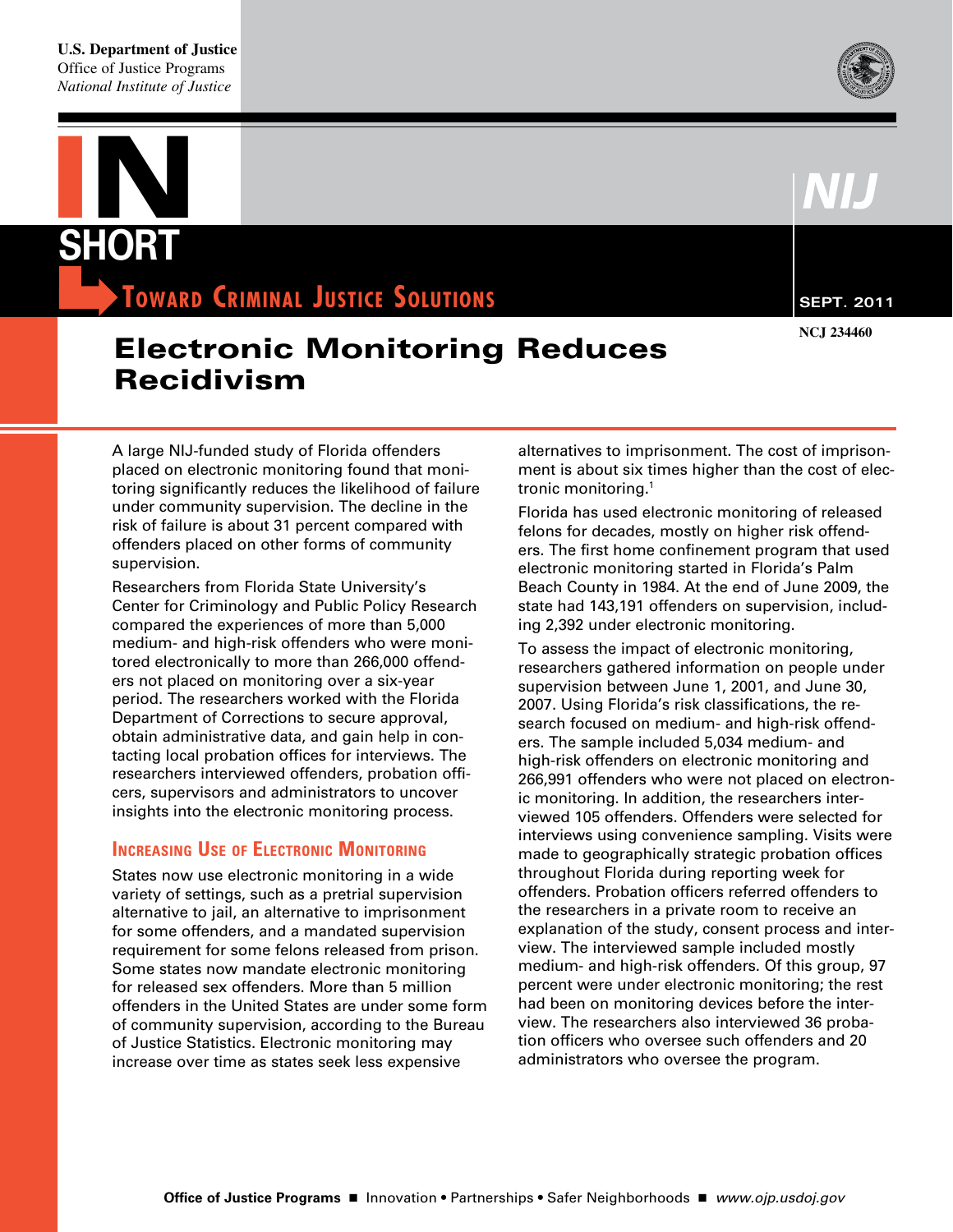#### **2 OVERALL FINDINGS**

 The quantitative analysis showed significant decreas- es in the failure rate for all groups of offenders, and the decreases were similar for all age groups. More specifically, the analysis showed that:

- $\blacksquare$  Electronic monitoring reduces offenders' risk of failure by 31 percent.
- $\blacksquare$  Electronic monitoring based on Global Positioning Systems (GPS) typically has more of an effect on reducing failure to comply than radio frequency (RF) systems.
- $\blacksquare$  Electronic monitoring had less of an impact on violent offenders than on sex, property, drug and other types of offenders. However, the effect remains statistically significant.

 The qualitative analysis revealed various perceptions about electronic monitoring. For administrators, the primary goals of the electronic monitoring program are to ensure that offenders comply with the terms of their supervision, track offenders, reduce recidi- vism and protect the public. Overall, administrators say that although electronic monitoring has achieved these goals, they also see ways to improve the sys- tem. In addition, they see monitoring as a tool that helps probation officers do their jobs, not as a replacement for personal contact with offenders. Sometimes the offenders and officers voiced differ- ent opinions. For example, 85 percent of offenders said electronic monitoring does not affect the likeli- hood that they would abscond. In contrast, 58 per- cent of officers thought electronic monitoring made it less likely that an offender would abscond.

#### **PERCEPTIONS OF THE EFFECTS ON PERSONAL relatIonshIPs**

Many probation officers and offenders believe that monitoring has a negative impact on offenders' relationships with their spouses, children and friends. Some 43 percent of the offenders believed monitoring had a negative impact on their partners because it created an inconvenience. Of the officers interviewed, 89 percent felt that offenders' relationships with their significant others changed because of being monitored.

 In addition, most offenders said they felt a sense of shame about being under electronic monitoring and felt they were unfairly stigmatized. Some said media reports about monitoring focus mostly on sex crimes, which may lead the public to believe that everyone who is monitored is a sex offender. One offender said the electronic monitoring system "serves as a scarlet letter." Another reported, "Every time it goes off, we think the police are coming to arrest me." Perhaps the most poignant comments concerned the effects on children. One offender said, "I've got a child who straps a watch on his

 ankle to be like daddy." Another said, "When it beeps, the kids worry about whether the probation officer is coming to take me to jail. The kids run for it when it beeps."

#### **PERCEPTIONS OF THE EFFECTS ON EMPLOYMENT and hoUsIng**

 Offenders and officers alike were almost unanimous in their belief that the visibility of the monitoring systems makes it much more difficult for offenders to obtain and keep a job. Offenders told stories of job interviews taking on a different tenor as soon as an interviewer noticed the devices. In addition, sometimes the systems would issue an alarm because the signal had been lost when offenders were inside a building. They would then have to take a break from work and walk outside, often for 15 minutes, before the signal was reestablished. This did not please employers. Of the offenders interviewed, 22 percent said they had been fired or asked to leave a job because of electronic monitor- ing. Of that group, 32 percent assigned the cause to signal loss. Others cited various reasons, such as limits on their flexibility (related to work hours or distance from work). Five percent said they were fired because their bosses did not want customers to see the monitoring devices.

 Electronic monitoring did not deter offenders from finding housing. However, the various residency controls on sex offenders did have an impact.

 Some courts mandate that offenders repay the state for the cost of electronic monitoring. Offenders often had trouble paying. The monthly costs deter- mined by the court were waived for 39 percent of the offenders. Among the remaining 61 percent of offenders who were ordered to pay, 53 percent were not paying each month. The average monthly cost paid by offenders was \$64.

#### **How ELECTRONIC MONITORING WORKS**

 Electronic monitoring was approved by the Florida legislature in 1987, and the Florida Department of Corrections started using RF systems in 1988 for house arrest cases where offenders were required to be home during certain hours of the day. RF sys- tems use a device that alerts supervising officers when offenders violate home curfews. An RF ankle bracelet worn by the offender communicates with a base unit connected to the landline at the offender's home. The unit alerts a monitoring center when the offender moves beyond a predetermined distance from the base unit during specific times.

 Florida started using GPS technology in 1997. This technology uses global positioning satellites to track offenders' movements in real time. Offenders wear an ankle bracelet that communicates with a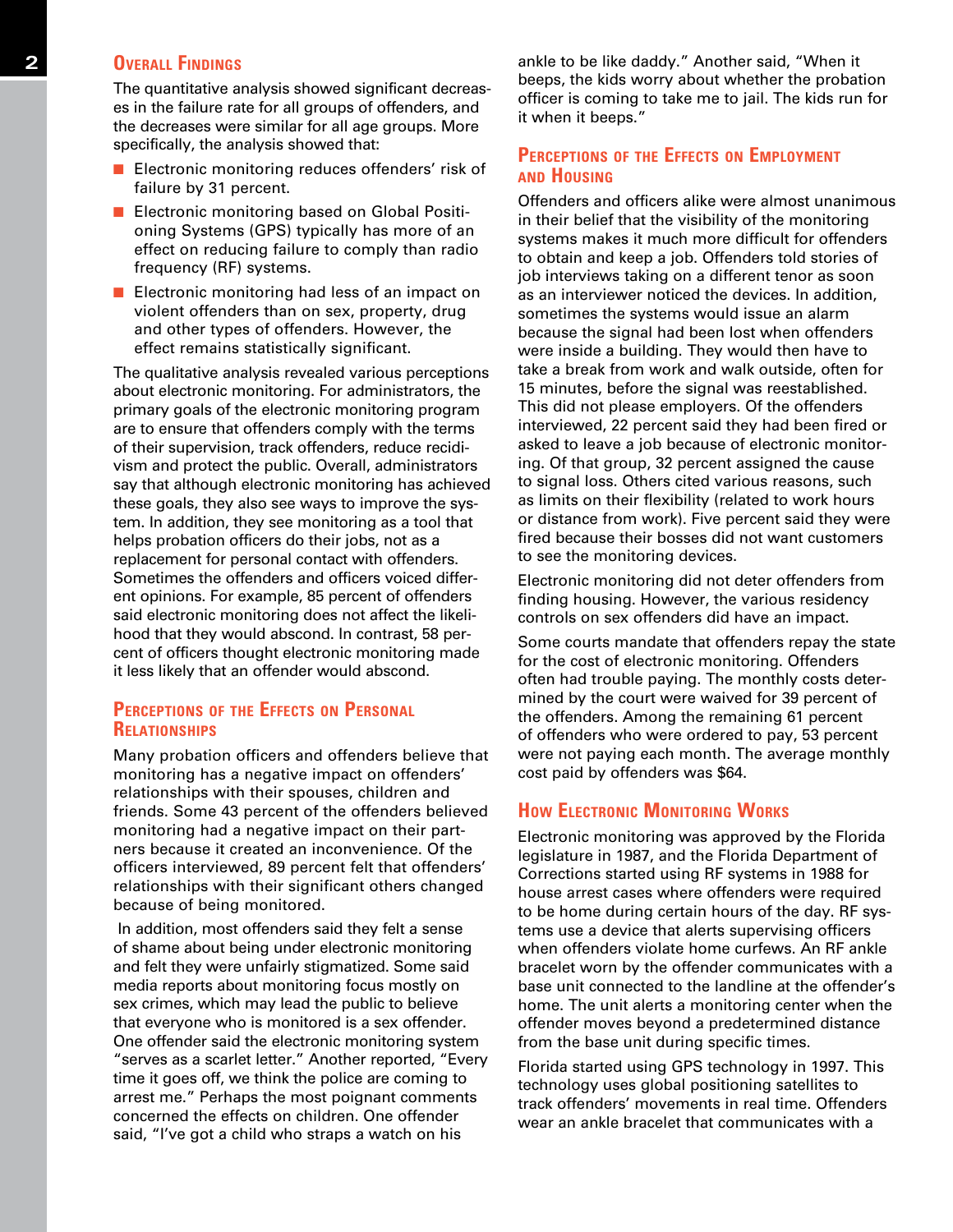larger device that they must carry. The device is about 5 inches wide, 2 inches thick and 5 inches tall and must be visible. It is a distinctive piece of equipment that is noticed by others. The monitor- ing device communicates with a satellite and sends a signal to a monitoring center using a cell phone system. The device also has a screen that displays messages from supervising officers, who are able to track the exact location of offenders on a com- puter screen and see when they enter restricted zones. Officers can set up exclusion zones for vari- ous purposes. For example, they may set up an exclusion zone around a victim's house or place of work. Sex offenders may be required to avoid locations such as daycare centers or schools. The system sends an alert to a supervising officer if the offender enters an exclusion zone. larger device that they must carry. The device is **3** by gives offenders much more freedom despite any

 A third type of monitoring is passive GPS. These systems store GPS data throughout the day and then send a day's worth of information to a super- vising officer. Florida started using this technology in 2001 but ended it in 2006 because of the cost.

#### **OUTLOOK**

 Many probation officers thought the courts should concentrate monitoring efforts on high-risk offend-ers who pose the most risk to the public.

 About a third of the offenders would have served time in prison if the electronic surveillance alterna-tive had not been available. Thus, the monitoring

 drawbacks involved in wearing a visible device. Given the cost savings involved, policymakers may want to consider expanding monitoring programs.

 The complete report is available at http://www.ncjrs. [gov/pdffiles1/nij/grants/230530.pdf.](http://www.ncjrs.gov/pdffiles1/nij/grants/230530.pdf) 

#### **FOR MORE INFORMATION**

- **n NIJ's Corrections website:** http://www.nij.gov/ [topics/corrections](http://www.nij.gov/topics/corrections)
- **Electronic Monitoring Resource Center, funded** by NIJ: https://emresourcecenter.nlectc.du.edu/
- **National Law Enforcement and Corrections Technology Center, Justice Technology Information Network (Justnet):** 
	- Community Corrections: http://www.justnet. [org/pages/Topic.aspx?opentopic=46&topic=47](http://www.justnet.org/pages/Topics.aspx?opentopic=46&topic=47)
	- Corrections Technology Center of Excellence: http://www.justnet.org/corrections\_coe/pages/ [home.aspx](http://www.justnet.org/corrections_coe/pages/home.aspx)

#### **Note**

 1. William Bales, Karen Mann, Thomas Blomberg, Gerry Gaes, Kelle Barrick, Karla Dhungana and Brian McManus, "A Quantitative and Qualitative Assessment of Electronic Monitoring," January 2010, p. 150, final report submitted to NIJ, grant no. 2007-IJ-CX-0017, NCJ 230530.

 This document is not intended to create, does not create, and may not be relied upon to create any rights, substantive or procedur- al, enforceable at law by any party in any matter civil or criminal. Opinions or points of view expressed in this document represent a consensus of the authors and do not necessarily represent the official position or policies of the U.S. Department of Justice. The products and manufacturers discussed in this document are presented for informational purposes only and do not constitute prod-uct approval or endorsement by the U.S. Department of Justice.